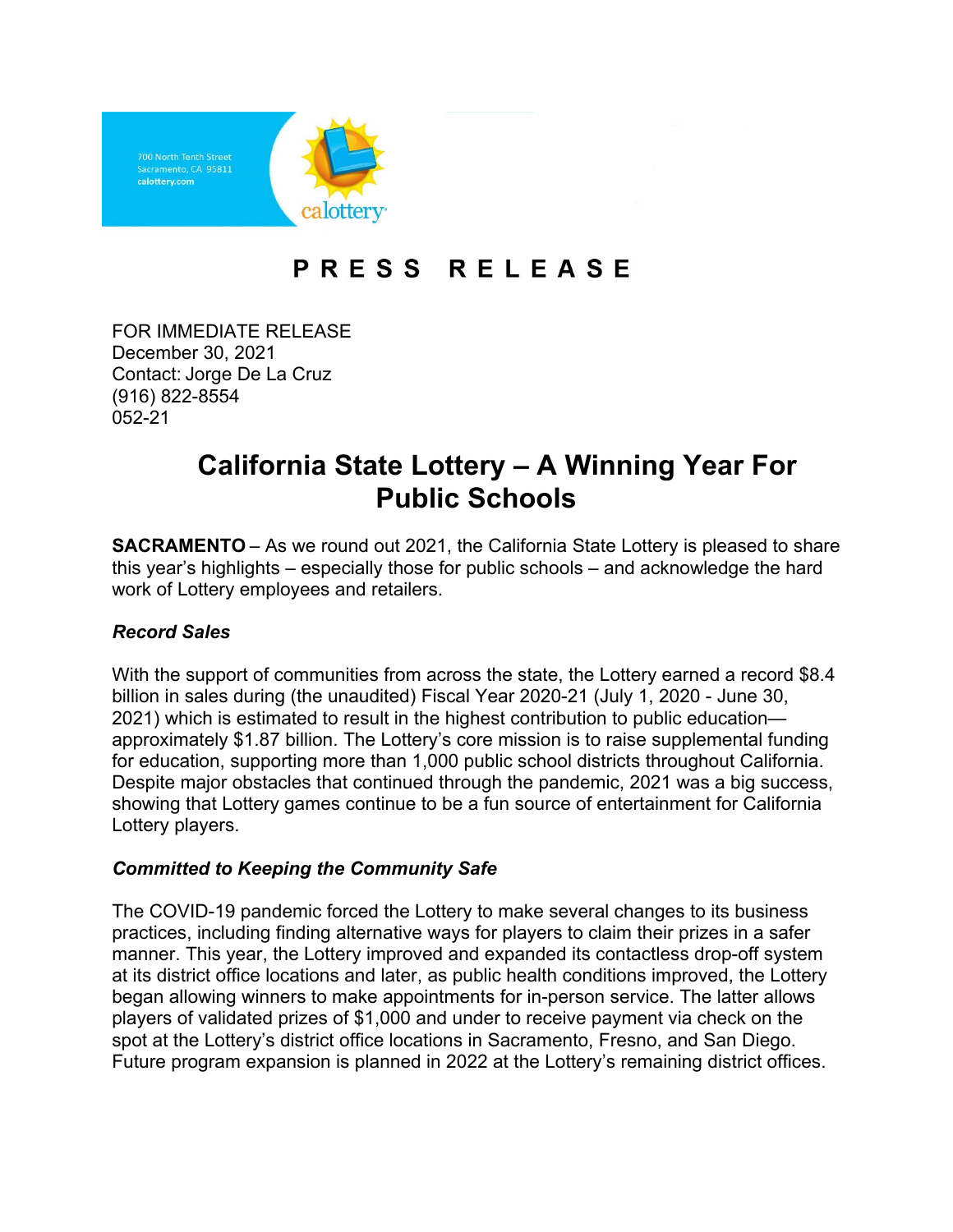integrity of all draws, totaling \$15 million in cash prizes. The Lottery has been proud to support the state's pandemic response through contact tracing, digital advertising for the *Vaccinate ALL 58* campaign, and assistance at mass vaccination sites in northern This past year also marked historic participation from the Lottery in support of California's COVID-19 support efforts. In June, the Lottery facilitated draw support for the Governor's *Vax for the Win* incentives program designed to motivate Californians to get vaccinated. The Lottery's participation in the program ensured accuracy and and southern California.

### *Making More Millionaires Than Ever*

 On the gaming front, the Lottery created a record-breaking single-year tally of more than 146 new millionaires in 2021! That includes the win that made headlines around the world when Scott Godfrey won a **\$699.8 million jackpot** in the *Powerball®* drawing on October 4 with a ticket purchased in Morro Bay (San Luis Obispo County). The drawing Monday drawing in August 2021. The weekly lineup of Powerball drawings is Monday, proved lucky with four separate jackpot wins: also marked the first big Powerball jackpot win since the multi-state game added a Wednesday, and Saturday. California's own in-state game *SuperLotto Plus***®** also

| July 10     | \$62 million | Van Nuys      |
|-------------|--------------|---------------|
| August 07   | \$14 million | Highland      |
| November 27 | \$38 million | Santa Clarita |
| December 15 | \$11 million | San Jose      |

### *Responsible Gaming Program Receives High Recognition*

 Level 4 Framework. The WLA recertification is an integral part of the Lottery's dedication to Responsible Gaming and is the highest globally recognized award for this kind of program. This certification is renewed every three years and is valid until December 2024. The Lottery works with the Office of Problem Gambling and its business partners to promote the state's Problem Gambling Helpline (1-800-GAMBLER) The year ended on a high note with notification that the California Lottery received recertification from the World Lottery Association (WLA) for its Responsible Gaming and free treatment.

 Through it all, the Lottery has remained committed to growing in a responsible manner while staying keenly focused on its mission to provide supplemental funding to California public education. The Lottery would like to thank its employees for their dedication in helping the department achieve a productive and successful 2021. The Lottery also thanks its 23,000 retail partners and many, many players for their continuing support in helping the Lottery achieve such great successes. Happy new year!